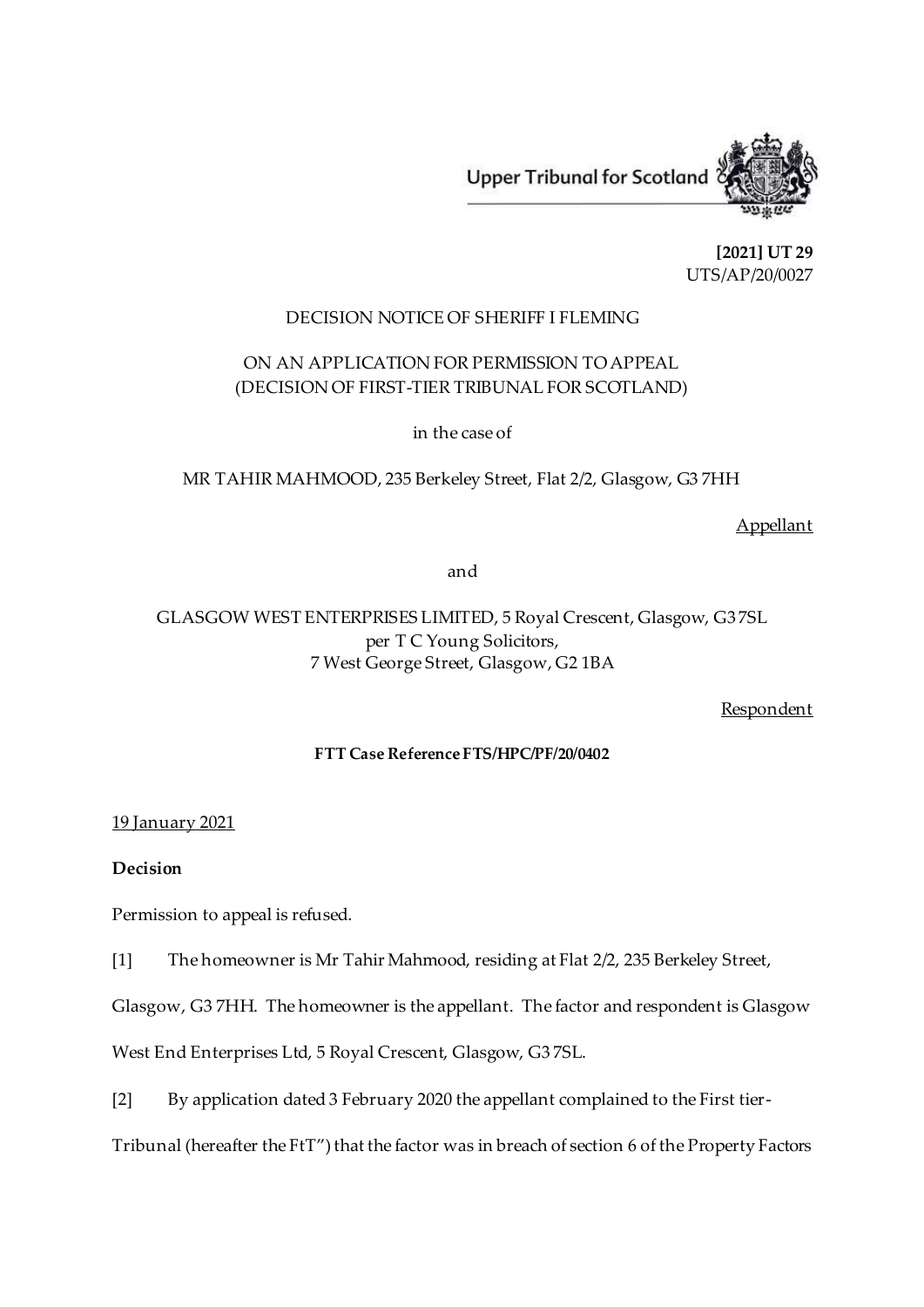(Scotland) Act 2011 Code of Conduct for Property Factors (hereafter referred to as "the code") in as much as the factor had failed to carry out its property factors' duties.

[3] The complaint of the appellant centred around a failure on the part of the factor to deal with the repair of what was first thought to be a fuse box but would now appear to have been a telecommunications box and also the fact that the back door to the property was not locked. A hearing took place before the FtT on 18 September 2020 by teleconference. At that hearing the appellant represented himself and the factor was represented by a firm of solicitors. Having heard representation from both the appellant and the factor the FtT made Findings in Fact and found that the factors had breached section 6.1 of the code. Further, the FtT made an award of £450 and ordered that the factors present a suitable written apology to the appellant. Thereafter it issued a proposed property factor enforcement order.

[4] The point of significance in respect of the current application by the appellant is a procedural issue which arose prior to the commencement of the full FtT hearing.

[5] Prior to evidence being led the FtT noted that the factors had lodged an Inventory of Productions and queried with the appellant whether he had received a copy. It would appear that due to an oversight by the FtT administration this had not been sent to the appellant until the day prior to the hearing. The appellant advised that he had not received it. It is clear from the written decision of the FtT that the appellant was advised of the opportunity of moving the FtT to adjourn the hearing to a later date to allow him an opportunity to consider the factor's Inventory of Productions. The FtT recognised that the absence of an opportunity to view the factor's productions may have prejudiced the appellant's position. However, it appears from the written decision provided by the FtT that having been alerted to the position and the resultant possibility of moving the FtT to adjourn the appellant did not seek such an adjournment. Discussion took place between the FtT and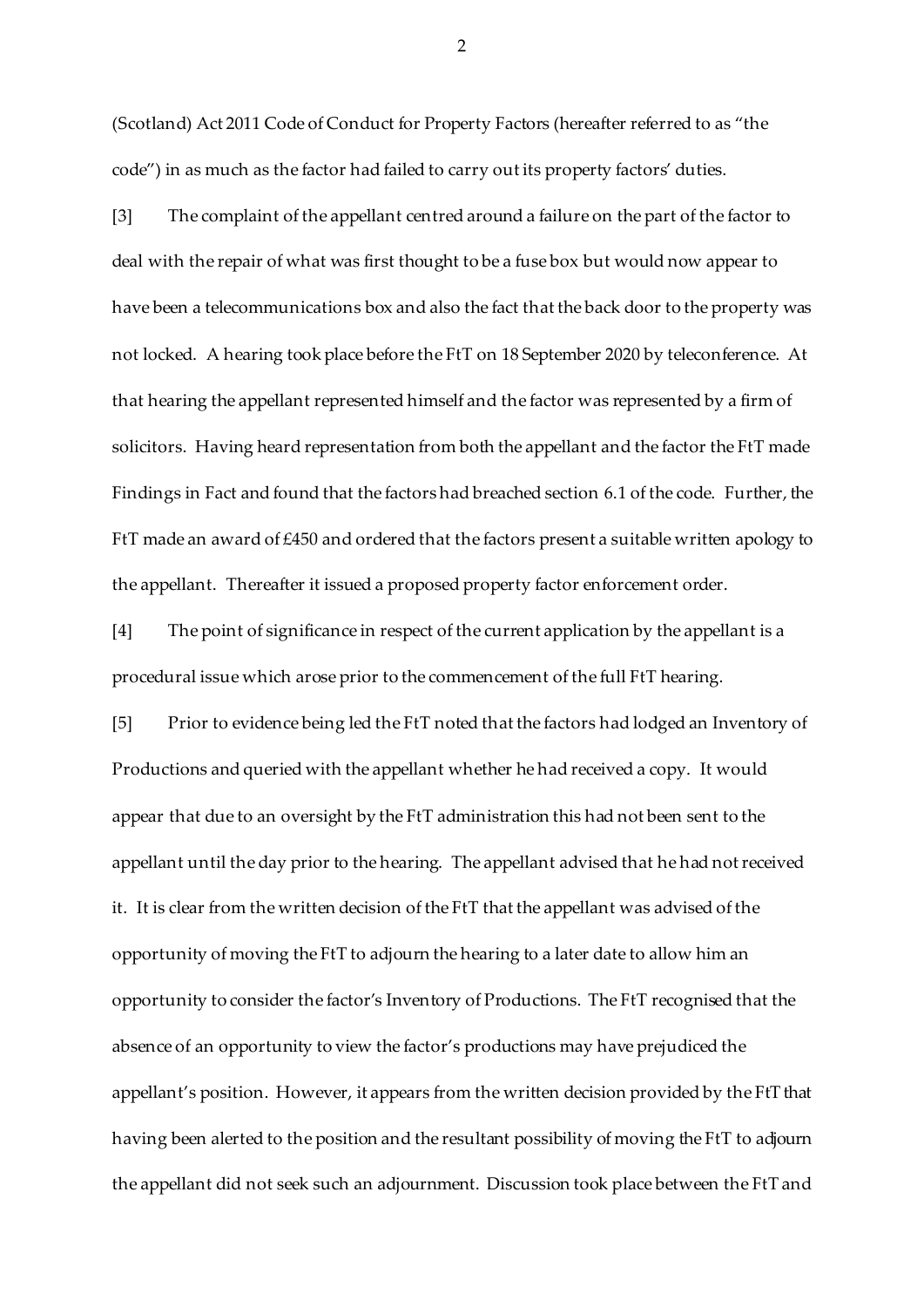the parties and having referred to the appellant's own lodged productions and considered his position the appellant confirmed that he wished to proceed with the hearing. It is clear that he was advised of the opportunity of moving the FtT to adjourn the hearing to allow him an opportunity to consider the factor's Inventory of Productions but it appears from the written decision provided by the FtT that the appellant did not seek an adjournment. The FtT then proceeded to a conclusion and an award was made in favour of the appellant.

[6] What has now happened is that the appellant has received and considered a copy of the Inventory of Productions. He now wishes to raise certain issues about its content. Further, following the lodging of the appeal the appellant has corresponded with the Upper Tribunal in terms of an email dated 26 December 2020 timed at 19:18:58 in which he seeks to place further information before the Upper Tribunal. The email which he has sent has attached to it three photographs which were taken by the appellant on Saturday, 26 December 2020.

[7] Section 46(2) of the Tribunals (Scotland) Act 2014 provides that an appeal to the Upper Tribunal may be made on a point of law only. The Inner House of the Court of Session in *Advocate General for Scotland* v *Murray Group Holdings Ltd* 2016 SC 201 identified four different categories of case as being covered by the concept of an appeal upon a point of law: (i) an error of general law; the content of its rules; (ii) an error in the application of the law to the facts; (iii) making findings without support in the evidence; and (iv) taking a wrong approach to the case by for example asking the wrong question or taking account of manifestly irrelevant considerations, or by arriving at a decision that no reasonable tribunal could properly reach.

[8] The appellant seeks to place himself within the identified categories.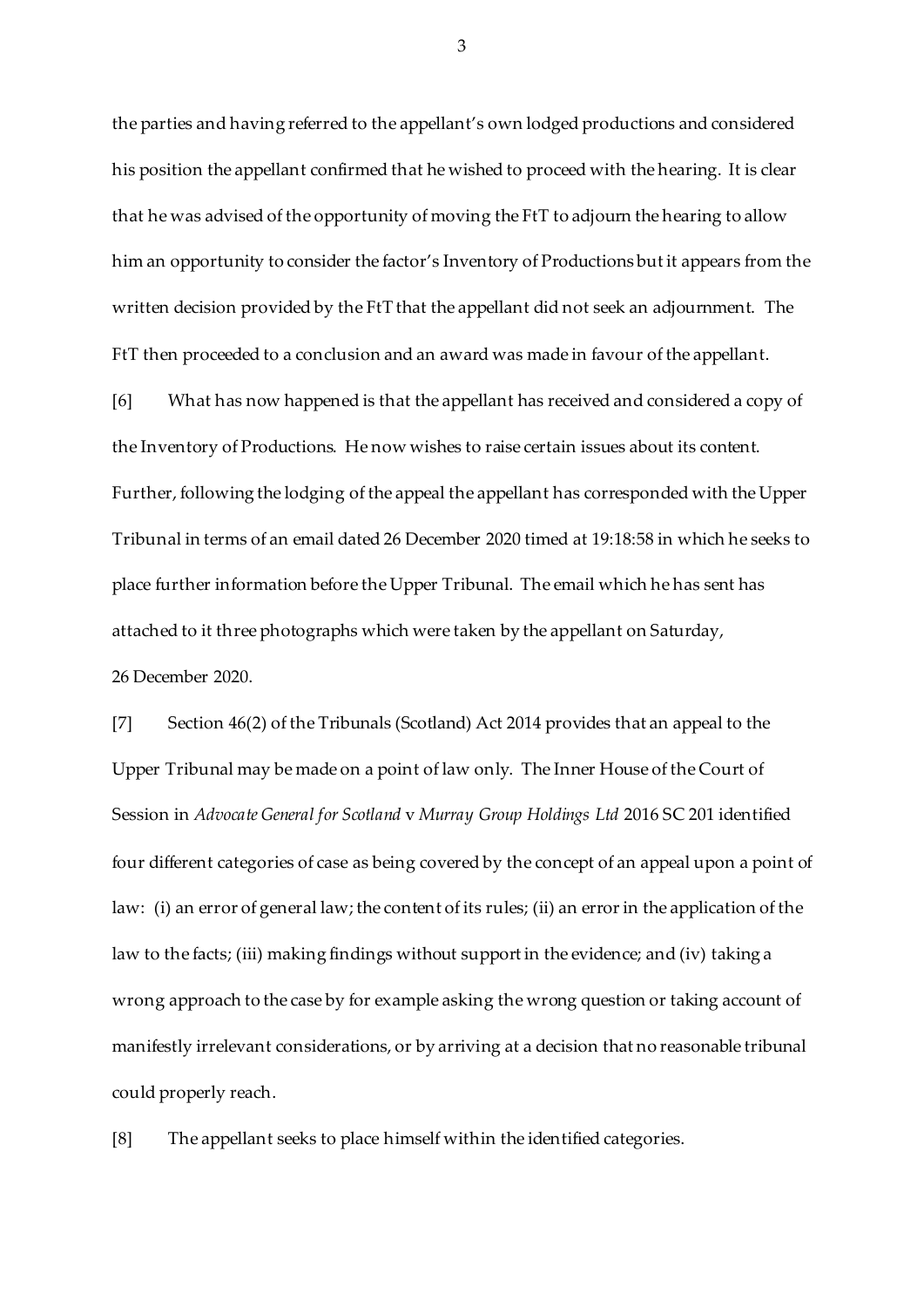[9] It is important to recognize that the decision of the FtT was one involving elements of evaluation and judgement of the evidence and submissions which are actually before it. It is also important to recognize that the appellant says within his application to appeal, *"I would want to state that I have no grievance with the decisions made by the first tier tribunal. I am content that the first tier tribunal made the correct decisions based on the evidence that was available at the time."* 

[10] The grievance of the appellant is that he did not receive the Inventory of Productions prior to the full evidential hearing and therefore he was unable to raise the contents at the hearing before the FtT on 18 September 2020. Having now read the Inventory of Productions he has noticed that there are errors and he wishes an opportunity to express his views. He indicates that had he received the Inventory of Productions earlier he would have *"discussed"* this document at the hearing on 18 September 2020. It is claimed by the appellant that the factor has perverted the course of justice and reference is made to a "*fake photograph*".

[11] The appellant thereafter identifies three purported points of law under the general heading "*the law states that any person who provides false information to the authorities/police is perverting the course of justice/obstructing justice".* 

[12] The difficulty for the appellant is that he was advised of the existence of the factor's Inventory of Productions in advance of the hearing. It is clear that discussion about the inventory and its content took place and it is clear that the appellant was afforded an opportunity to invite the FtT to adjourn the matter in order to allow the appellant the opportunity, of which he has now availed himself, to consider the terms of the productions contained within the inventory.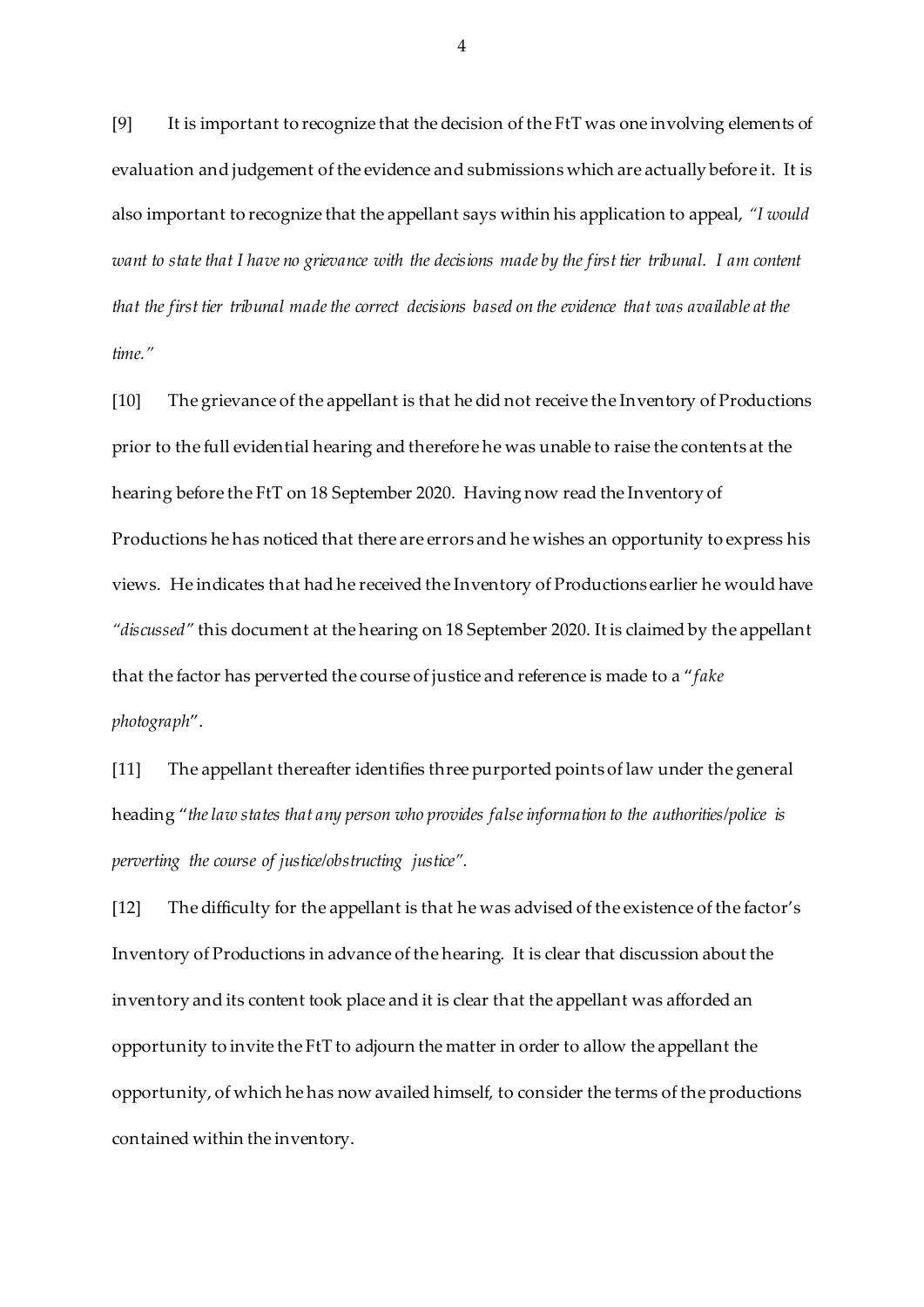[13] The appellant elected to proceed with the hearing before the FtT without viewing the Inventory of Productions. He had clearly had regard to his own lodged Inventory of Productions and considered that whatever was in the Inventory of Productions provided by the factors that he wished to pursue the application before the FtT on 18 September 2020. Having done so the appellant received a decision which was favourable to him, although clearly not as favourable as he may have wished. What is not now open to the appellant is to consider the documentation of which he has now had sight and seek to introduce this into evidence. The appellant was given an opportunity to invite the FtT adjourn. The purpose of that adjournment would have been to allow consideration of the documentation. Having elected to proceed without reviewing the documentation it is not open to him now to review the documents and ask for a reconsideration of the case.

[14] The statutory function of this Tribunal is a limited one to correct errors of law. It is not part of its function to provide a party with an opportunity to re-open the proceedings in the FtT in order to have a second opportunity to put his case in the best light.

[15] The appellant has identified as points of law the fact that a photograph contained within the inventory of productions is "*false and illegal*". He claims it is not linked or connected with the case. Further, the appellant relies upon a letter which the factor wrote to an MSP as being false and incorrect. He claims that had he received the Inventory of Productions earlier he would have discussed the false statement with the "*tribunal judge"* at the hearing on 18 September 2020.

[16] An appeal court is not a re-hearing of the case from the beginning. The FtT has the benefit of seeing and hearing witnesses and assessing the whole of the evidence. The evidence that is placed before the FtT is, subject to competence and relevance, a matter for parties. The appellant had decided that he wished to proceed in the absence of an